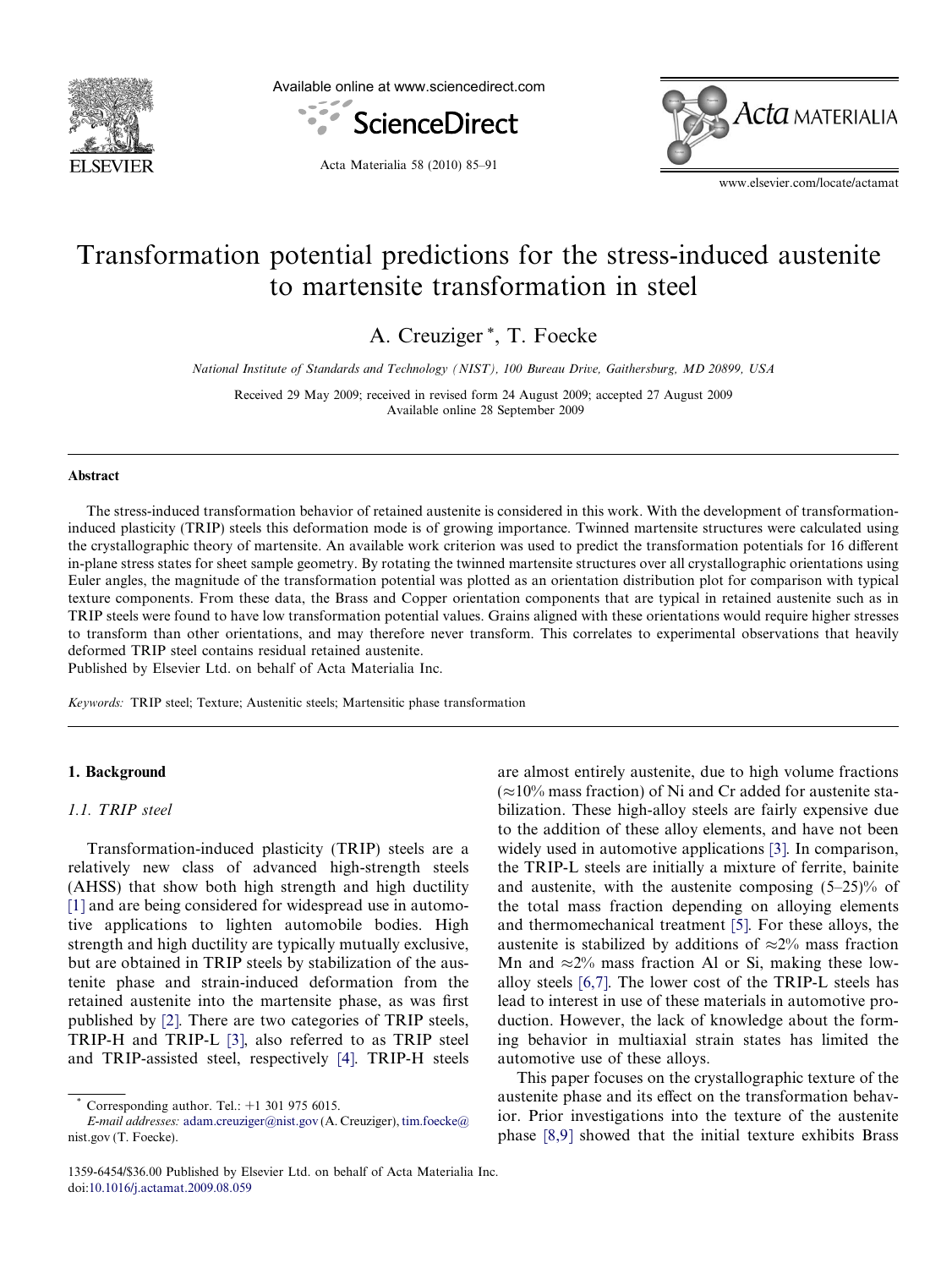or Copper orientations, typical for rolled face-centered cubic (FCC) materials. Materials with FCC structure also tend to recrystallize in cube orientation [\[10, page 221;11\]](#page-6-0). However, there has been little data on how favorable any of these orientations are to transformation.

Stress-induced martensite can transform into two possible structures: a single variant of martensite or twinned martensite. Transformation into a single variant of martensite is rare, due to the specific requirements on the lattice parameters needed for transformation [\[12\]](#page-6-0). However, twinned martensite has been observed in both TRIP-H steels [\[13\]](#page-6-0) and TRIP-L steels [\[14\]](#page-6-0).

There have been a few attempts at predicting the dependence of the orientation on transformation. Van Rompaey et al. [\[15\]](#page-6-0) used the single-variant assumption, finite element analysis (FEA) and analytic solutions to calculate the mechanical driving force energy under multiaxial loading conditions, suggesting the use of a twinned martensite technique to advance their analysis. Zhang et al. [\[16\]](#page-6-0) also assumed a single-variant transformation, and for uniaxial compression loading predicts that cube orientations will transform first. More detailed transformation analysis, including the difference between Kurdjumov–Sachs (K-S) and Nishiyama–Wasserman (N-W) was performed in Ref. [\[9\],](#page-6-0) but the stress state was not taken into account.

In this work, twinned martensite structures are used, in conjunction with calculation of a transformation potential, defined below, which includes the stress required for transformation. Sixteen different in-plane stress states are applied to the twinned martensite structures. The twinned martensite structures are rotated over all of orientation space to represent possible grain orientations. This technique allows simultaneous investigation of the stress state and orientation dependence on the austenite to twinned martensite transformation and will provide a more complete view of what orientations and stress states are favorable for transformation.

# 1.2. Crystallographic theory of martensite

To calculate the twinned martensite structure, the crystallographic theory of martensite (CTM) was used. The full details of this method are described in Refs. [\[12,17,18\].](#page-6-0) The terms  $a'$  and  $c'$  are defined to be the body-centered tetragonal (BCT) unit cell dimensions, and  $a_0$  is defined as the FCC unit cell length. For this analysis, the FCC lattice is assumed to be in the  $m3m$  space group and is taken to be the reference lattice. Using these definitions, for the FCC to BCT transformation, three stretch tensors or martensite variants are possible:

$$
U_1 = \begin{bmatrix} \gamma & 0 & 0 \\ 0 & \alpha & 0 \\ 0 & 0 & \alpha \end{bmatrix}, \quad U_2 = \begin{bmatrix} \alpha & 0 & 0 \\ 0 & \gamma & 0 \\ 0 & 0 & \alpha \end{bmatrix},
$$
  

$$
U_3 = \begin{bmatrix} \alpha & 0 & 0 \\ 0 & \alpha & 0 \\ 0 & 0 & \gamma \end{bmatrix}, \quad \alpha = \frac{2a'}{\sqrt{2}a_0}, \quad \gamma = \frac{c'}{a_0}
$$
 (1)

To calculate twinning, two variants labeled  $U^{(i)}$  and  $U^{(j)}$ are used as well as a rotation  **of the martensite variant**  $(i)$  in the following compatibility equation:

$$
\mathbf{R}\mathbf{U}^{(j)} - \mathbf{U}^{(i)} = \mathbf{a} \otimes \hat{\mathbf{n}} \tag{2}
$$

where  $\bf{a}$  is the shearing vector of the twin and  $\hat{\bf{n}}$  is the mirror plane normal between variants. The Bain transformation is assumed in the current analysis; the additional details of K-S or N-W transformations are not included in the twinning calculation. These transformations could be included, but most texture data is described in  $5^\circ$  increments, which makes the N-W and K-S transformations difficult to distinguish from the Bain transformation [\[19\]](#page-6-0).

After the twinning equation is calculated, an additional compatibility equation between the twinned martensite and the austenite is required. The terms  $U^{(i)}$ ,  $U^{(j)}$ , R terms are the same as used in Eq. (2), with the additional terms for the rotation of the twinned structure  $\bar{\mathbf{R}}$  for compatibility with the austenite I and the variant volume ratio  $\lambda$  describing the relative proportion of the two martensite variants in the twinned structure. The compatibility equation for an austenite-twinned martensite interface is:

$$
\overline{\mathbf{R}}(\lambda \mathbf{R} \mathbf{U}^{(j)} + (\mathbf{1} - \lambda) \mathbf{U}^{(i)}) - \mathbf{I} = \mathbf{b} \otimes \hat{\mathbf{m}} \tag{3}
$$

The austenite to twinned martensite interface can thus be described as two vectors, containing the plane normal to the interface  $\hat{m}$  and the shearing direction and magnitude **b** for the twinned structure. For the FCC  $m3m$  point group and the BCT 23 point group in Hermann–Mauguin notation, there are 24 possible interfaces. A program developed by T.W. Shield was used for these calculations [\[20\]](#page-6-0).

# 1.3. Available work criterion

In order to predict which of the twinned martensite structures are likely to form, an available work criterion is applied:

$$
W^{(k)} = \mathbf{b}_i^{(k)} \sigma_{ij} \hat{\mathbf{m}}_j^{(k)}
$$
\n
$$
\tag{4}
$$

where b and m are the interface vectors for the 24 possible interfaces  $(k)$  and  $\sigma$  is the stress state. The scalar W represents the value of a transformation potential and is derived from the Schmid law for plasticity and is similar to the critical resolved shear stress [\[21\].](#page-6-0) For a given stress state, the maximum value of  $W^{(k)}$  for all k is denoted as  $\widetilde{W}$ . The interface associated with the maximum value  $\hat{W}$ , defined as  $\hat{k}$ , is the interface that is most likely to form. This criterion has been used previously to predict the specific twinned martensite structure that forms in both uniaxial tension and around a notch in shape-memory alloys with good agreement [\[21–23\].](#page-6-0) To avoid confusion when discussing the magnitudes of the maximum transformation potential  $\hat{W}$ ,  $\hat{W}$ will be referred to as the transformation potential for the rest of this paper.

For the current application, instead of predicting which interface will form, determining which orientations will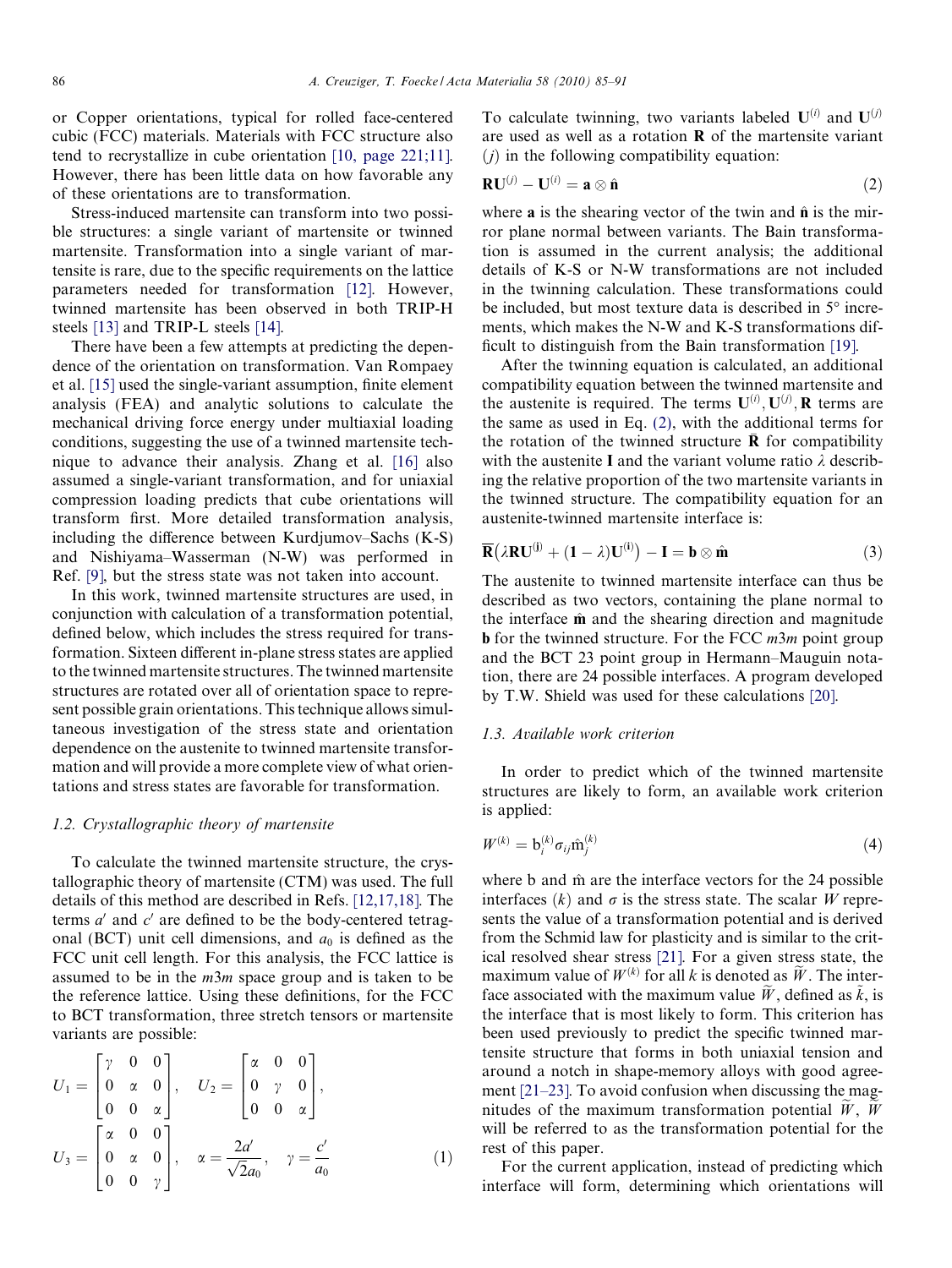<span id="page-2-0"></span>transform first is of interest. Using a 3-1-3 Euler (Bunge) rotation matrix [\[24, eqn.2.50\],](#page-6-0) where  $\phi_1$ ,  $\Phi$ , and  $\phi_2$  are the rotation angles from the sample to crystallographic reference frames about the  $z, x'$  and  $z''$  axes, respectively, it is possible to rotate the interfaces over all possible crystallographic orientations:

in PERL performed these calculations in 5° increments throughout this subset. Fig. 2 shows orientation distribution (OD) plots of the maximum transformation potential 
$$
\tilde{W}
$$
 on  $\phi_2 = 45^\circ$  sections, which contains the orientations of interest for FCC materials.

$$
\mathbf{Q} = \begin{bmatrix} \cos(\phi_1)\cos(\phi_2) - \sin(\phi_2)\cos(\Phi)\sin(\phi_1) & \cos(\phi_2)\sin(\phi_1) + \sin(\phi_2)\cos(\Phi)\cos(\phi_1) & \sin(\phi_2)\sin(\Phi) \\ -\cos(\phi_1)\sin(\phi_2) - \cos(\phi_2)\cos(\Phi)\sin(\phi_1) & -\sin(\phi_1)\sin(\phi_2) + \cos(\phi_2)\cos(\Phi)\cos(\phi_1) & \cos(\phi_2)\sin(\Phi) \\ \sin(\Phi)\sin(\phi_1) & -\sin(\phi)\cos(\phi_1) & \cos(\Phi) \end{bmatrix} \tag{5}
$$

Applying this to the available-work criterion gives:

$$
W^{(k)}(\phi_1, \Phi, \phi_2) = Q_{ni}(\phi_1, \Phi, \phi_2) b_i^{(k)} \sigma_{nm} Q_{mj}(\phi_1, \Phi, \phi_2) \hat{m}_j^{(k)}
$$
(6)

The magnitude of the transformation potential  $W(\phi_1, \Phi, \phi_2)$  can now be presented in an orientation distribution plot. Considering the whole  $(\phi_1, \Phi, \phi_2)$  orientation space, the larger values for  $W(\phi_1, \phi, \phi_2)$  are the orientations where transformation is likely to occur.

# 2. Transformation predictions

No data is currently available in the literature for the lattice parameters for martensite in TRIP steels. Using data for conventional steels from [\[25\]](#page-6-0), the following lattice parameters were calculated based upon 0.1% mass fraction carbon:

$$
a_0 = 0.35594 \text{nm } a' = 0.28657 \text{nm } c' = 0.28786 \text{nm}
$$
\n(7)

These values are similar to the lattice parameters used in [\[16\].](#page-6-0) The calculated variant volume ratio  $(\lambda)$  for these values is 0.41, which compares well to the value of 0.35 in [\[16\]](#page-6-0) measured from the ratio of variant width in the twinned structure.

Sixteen different macroscopic stress states will be investigated, listed in Table 1 and illustrated in [Fig. 1](#page-3-0). The abscissa is set parallel to the rolling direction (RD) and the ordinate parallel to the transverse direction (TD). Each stress state is described by the RD or TD axis that it is nearest to, and the type of forming operation that creates this stress state. To compare the transformation potentials, the different stress states have been normalized using the equation:

$$
\sigma_e = \frac{1}{\sqrt{2}} \Big[ (\sigma_{11} - \sigma_{22})^2 + (\sigma_{22} - \sigma_{33})^2 + (\sigma_{33} - \sigma_{11})^2
$$
  
+6(\tau\_{12}^2 + \tau\_{23}^2 + \tau\_{31}^2) \Big]^{\frac{1}{2}} (8)

such that the effective stress  $(\sigma_e)$  is equal to 1 and assuming material isotropy. The resulting stress tensors are shown in Table 1.

For the cubic–orthorhombic symmetry expected for the austenite phase in sheet steels, only the orientations within the  $0^{\circ} \leq \phi_1 \leq 90^{\circ}, 0^{\circ} \leq \phi \leq 90^{\circ}$  and  $0^{\circ} \leq \phi_2 \leq 90^{\circ}$  subset of orientation space need to be calculated. A script written

The values of the maximum transformation potential  $W$ calculated in Eq. (6) have also been tabulated in [Table 2](#page-4-0) for Brass, Copper and Cube orientations. Brass orientations occur in three places in the  $0^\circ \le \phi_1 \le 90^\circ, 0^\circ \le \Phi \le$ 90° and  $0^\circ \le \phi_2 \le 90^\circ$  subspace:  $(\phi_1, \phi_2, \phi_2)$ :  $(55^\circ, 90^\circ,$ 45°),  $(35^\circ, 45^\circ, 0^\circ)$  and  $(35^\circ, 45^\circ, 90^\circ)$  that will be referred to as Brass<sup>1</sup>, Brass<sup>2</sup>, and Brass<sup>3</sup>, respectively. Copper orientations occur at two places in  $(\phi_1, \phi, \phi_2)$ :  $(90^\circ, 35^\circ,$ 45°) and  $(39^\circ, 66^\circ, 27^\circ)$  which will be referred to as Copper<sup>1</sup> and Copper<sup>2</sup>. Data from each of these orientations is included in [Table 2.](#page-4-0) Cube orientations were measured at three locations of  $(\phi_1, \Phi, \phi_2)$ :  $(0^\circ, 0^\circ, 0^\circ)$ ,  $(90^\circ, 0^\circ)$  $0^{\circ}$ ) and  $(45^{\circ}, 0^{\circ}, 45^{\circ})$ , but were found to be identical, so [Table 2](#page-4-0) only lists the data from  $(\phi_1, \Phi, \phi_2) = (0^\circ, 0^\circ, 0^\circ)$ . The maximum and minimum values of  $W$  for the Euler angles investigated are listed in [Table 3,](#page-4-0) as well as the orientations.

As a sensitivity analysis, different values of the austenite and martensite unit cells were calculated, corresponding to 0.01% and 0.25% mass fraction C. The magnitude of the

Table 1

Tensor descriptions of the 16 different stress states investigated. Key to notation: Uniaxial tension along RD (RD-T), plane strain along the RD axis (RD-PS), balanced biaxial tension (BB), plane strain along the TD axis (TD-PS), uniaxial tension along the TD axis (TD-T), deep drawing along the TD axis (TD-DD), pure shear with the TD axis positive (TD-S), extrusion along the RD axis (RD-EX) compression along the RD axis (RD-C). Shrinking along the RD axis (RD-SH), balanced biaxial compression (BB-C), shrinking along the TD axis, compression along the TD axis (TD-C), extrusion along the TD axis (TD-EX), pure shear with the RD axis positive (RD-S), deep drawing along the RD axis (RD-DD).

| $RD-T$                                       | RD-PS                                        | <b>BB</b>                                 | TD-PS                                        |
|----------------------------------------------|----------------------------------------------|-------------------------------------------|----------------------------------------------|
| $\theta$<br>$\Omega$                         | $\frac{2}{\sqrt{3}}$<br>$\theta$<br>$^{(1)}$ | - 1<br>0<br>$\Omega$                      | $\frac{1}{\sqrt{3}}$<br>$\theta$<br>$\Omega$ |
|                                              |                                              |                                           |                                              |
| $\theta$<br>$\Omega$<br>$\Omega$             | $\theta$<br>$\theta$                         | 0<br>0                                    | $\theta$<br>0                                |
| $\mathbf{0}$<br>$\boldsymbol{0}$<br>$\Omega$ | 0<br>0                                       | $\theta$<br>0<br>0                        | $\frac{2}{\sqrt{3}}$<br>0<br>$\Omega$<br>0   |
| TD-T                                         | TD-DF                                        | TD-S                                      | $\overline{R}$ D-EX                          |
| $\theta$<br>$\theta$<br>$\Omega$             | $\theta$<br>$\Omega$                         | 0<br>0                                    | $\frac{2}{77}$<br>$\Omega$<br>$\theta$       |
| $\theta$<br>$\theta$                         | $\frac{2}{\sqrt{7}}$<br>$\theta$<br>0        | $\theta$<br>0                             | $\theta$<br>$\frac{1}{\sqrt{7}}$<br>$_{0}$   |
| $\mathbf{0}$<br>$\Omega$<br>0                | $\theta$<br>$\theta$                         | $\frac{1}{\sqrt{3}}$<br>$\theta$<br>0     | $\theta$<br>0                                |
| RD-C                                         | RD-SH                                        | BB-C                                      | TD-SH                                        |
| $\Omega$<br>$^{(1)}$                         | 0<br>$\theta$                                | $-1$<br>0<br>0                            | $\Omega$<br>$\theta$<br>$\sqrt{3}$           |
| $\theta$<br>$\theta$<br>0                    | 0<br>0<br>$\sqrt{3}$                         | 0<br>0                                    | 0<br>$_{0}$<br>$\sqrt{3}$                    |
| $\mathbf{0}$<br>$\theta$<br>0                | 0<br>0<br>$\theta$                           | 0<br>$\mathbf{0}$<br>0                    | 0<br>0                                       |
| TD-C                                         | -EX                                          | $RD-S$                                    |                                              |
| $\bf{0}$<br>0<br>$\Omega$                    | $\Omega$<br>0<br>$\frac{1}{\sqrt{7}}$        | $\mathbf{0}$<br>$\frac{1}{\sqrt{3}}$<br>0 | $\Omega$<br>0                                |
| $\theta$<br>$\Omega$                         |                                              |                                           |                                              |
|                                              | $\Omega$<br>0                                | $\theta$<br>0                             | $\Omega$<br>0                                |
| 0<br>$\theta$                                | $\Omega$<br>0<br>$\Omega$                    | $\theta$<br>$\Omega$<br>$\Omega$          | 0<br>0<br>0                                  |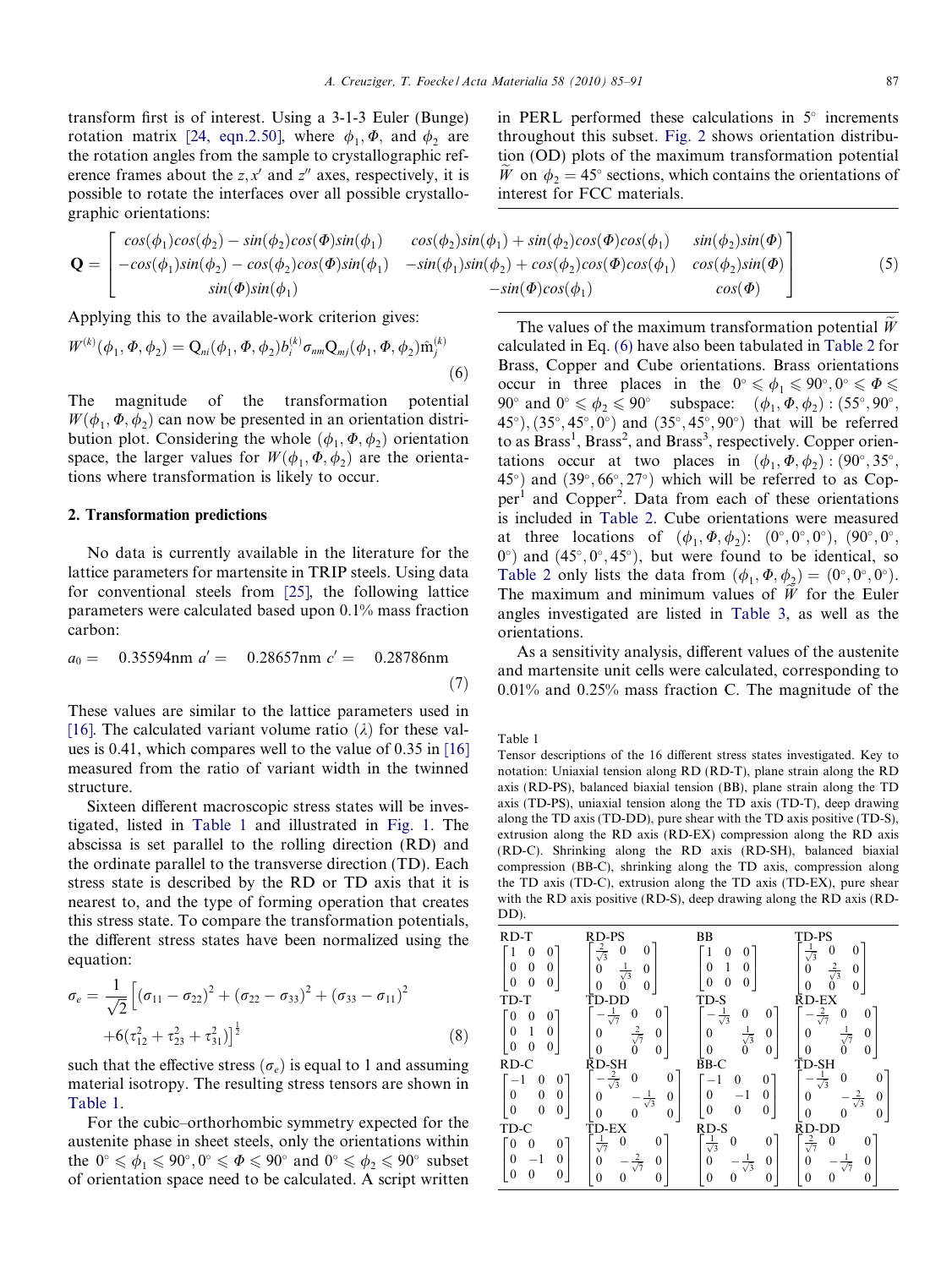<span id="page-3-0"></span>

Fig. 1. Stress tensors investigated plotted in the RD–TD plane. Key to notation is described in [Table 1.](#page-2-0)

transformation potential changed slightly, but no significant changes in the orientation distribution plot shape were found. The calculations shown are for the  $m3m$  point group. Additional calculations for the  $m\overline{3}m$  space group, which allows improper rotations ( $det = -1$ ) and increases the number of possible interfaces from 24 to 48 were also performed, but the transformation potential values were found to be identical to the  $m3m$  point group.

#### 3. Discussion

The data in Tables 2, 3 and Fig. 2 show the significant effects of both stress state and orientation on the transformation potential, and therefore on the ability for austenite to transform into martensite. For TRIP steels, the Brass and Copper orientations are the most common orientations with which grains are found to be aligned [\[8,9\]](#page-6-0). For all stress states investigated, the values of the transformation potential for grains aligned with Copper and Brass orientations are lower than cube orientations. Transformation potentials for Copper orientations are generally lower than Brass. This means that, for austenite grains aligned in the cube direction, the shear caused by twinned martensite is closely aligned with the shear direction and plane caused by the different loading conditions. As the values of the transformation potential give a ratio of the stress states required for transformation, this result implies that the grain orientations that are most common are also more difficult to transform for the investigated stress states.

Comparing the RD-T and TD-T  $\phi_2 = 45^\circ$  sections, mirror symmetry along  $\phi_1 = 45^\circ$  can be seen which occurs due



Fig. 2.  $\phi_2 = 45^\circ$  orientation distribution sections of transformation potential W shown for the 16 stress states described in Table 1 and Fig. 1. Cube orientation in this section is marked with an "O" at  $(45^{\circ}, 0^{\circ}, 45^{\circ})$ , Copper orientation is marked with a "C" at  $(90^{\circ}, 35^{\circ}, 45^{\circ})$  and Brass orientation is marked with a "B" at  $(55^{\circ}, 90^{\circ}, 45^{\circ})$ .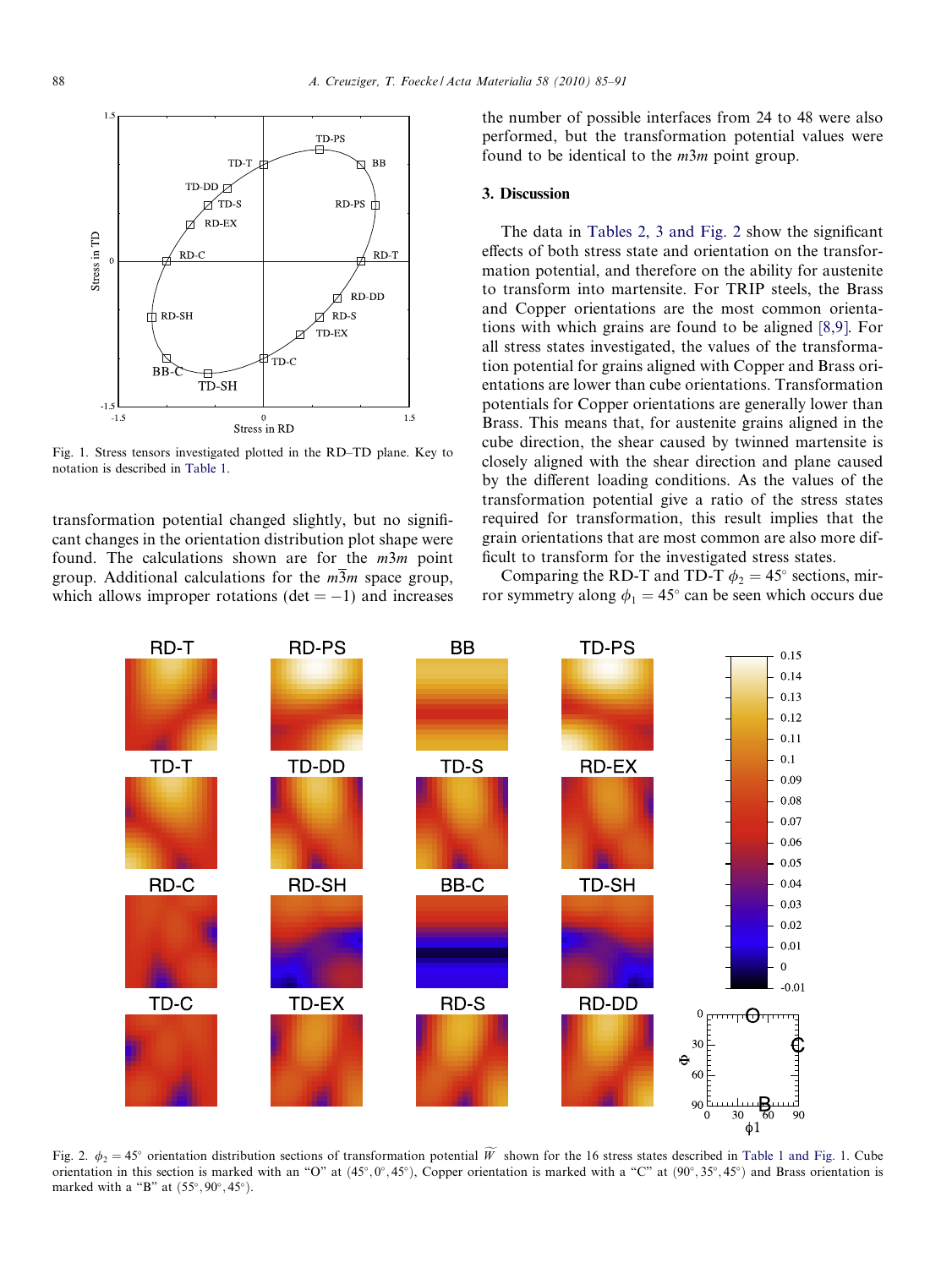<span id="page-4-0"></span>Table 2 Transformation potential  $\widetilde{W}$  values for Brass, Copper and Cube orientations.

| Domain         | Orientation:<br>$(\phi_1, \Phi, \phi_2)$ :<br>$(hkl)\langle uvw\rangle$ | Cube<br>(0,0,0)<br>$(001)\langle 100 \rangle$ | Brass <sup>1</sup><br>(55, 90, 45)<br>$(110)\langle1\overline{1}2\rangle$ | Brass <sup>2</sup><br>(35, 45, 0)<br>$(011)\langle 211 \rangle$ | Brass <sup>3</sup><br>(35, 45, 90)<br>$(101)\langle\overline{121}\rangle$ | Copper <sup>1</sup><br>(90, 35, 45)<br>$(112)\langle\overline{11}1\rangle$ | Copper <sup>2</sup><br>$(39,66,27)^*$<br>$(121)\langle1\overline{1}1\rangle$ |
|----------------|-------------------------------------------------------------------------|-----------------------------------------------|---------------------------------------------------------------------------|-----------------------------------------------------------------|---------------------------------------------------------------------------|----------------------------------------------------------------------------|------------------------------------------------------------------------------|
|                | $RD-T$                                                                  | 0.1325                                        | 0.0887                                                                    | 0.0887                                                          | 0.0887                                                                    | 0.0398                                                                     | 0.0405                                                                       |
|                | RD-PS                                                                   | 0.1467                                        | 0.1198                                                                    | 0.1198                                                          | 0.1198                                                                    | 0.0834                                                                     | 0.0854                                                                       |
|                | <b>BB</b>                                                               | 0.1215                                        | 0.1188                                                                    | 0.1188                                                          | 0.1188                                                                    | 0.1046                                                                     | 0.1079                                                                       |
|                | TD-PS                                                                   | 0.1467                                        | 0.0909                                                                    | 0.0909                                                          | 0.0909                                                                    | 0.0978                                                                     | 0.1014                                                                       |
|                | TD-T                                                                    | 0.1325                                        | 0.0398                                                                    | 0.0398                                                          | 0.0398                                                                    | 0.0648                                                                     | 0.0678                                                                       |
| $\overline{2}$ | TD-DD                                                                   | 0.1278                                        | 0.0513                                                                    | 0.0513                                                          | 0.0513                                                                    | 0.0535                                                                     | 0.0548                                                                       |
|                | TD-S                                                                    | 0.1187                                        | 0.0554                                                                    | 0.0554                                                          | 0.0554                                                                    | 0.0442                                                                     | 0.0452                                                                       |
|                | RD-EX                                                                   | 0.1054                                        | 0.0575                                                                    | 0.0575                                                          | 0.0575                                                                    | 0.0334                                                                     | 0.0339                                                                       |
| 3              | $RD-C$                                                                  | 0.0731                                        | 0.0562                                                                    | 0.0562                                                          | 0.0562                                                                    | 0.0133                                                                     | 0.0142                                                                       |
|                | RD-SH                                                                   | 0.0908                                        | 0.0419                                                                    | 0.0419                                                          | 0.0419                                                                    | 0.0233                                                                     | 0.0246                                                                       |
|                | BB-C                                                                    | 0.0841                                        | 0.0164                                                                    | 0.0164                                                          | 0.0164                                                                    | 0.0403                                                                     | 0.0413                                                                       |
|                | <b>TD-SH</b>                                                            | 0.0908                                        | 0.0163                                                                    | 0.0163                                                          | 0.0163                                                                    | 0.0639                                                                     | 0.0648                                                                       |
|                | TD-C                                                                    | 0.0731                                        | 0.0133                                                                    | 0.0133                                                          | 0.0133                                                                    | 0.0704                                                                     | 0.0719                                                                       |
| $\overline{4}$ | TD-EX                                                                   | 0.1054                                        | 0.0386                                                                    | 0.0386                                                          | 0.0386                                                                    | 0.0678                                                                     | 0.0687                                                                       |
|                | $RD-S$                                                                  | 0.1187                                        | 0.0512                                                                    | 0.0512                                                          | 0.0512                                                                    | 0.0630                                                                     | 0.0635                                                                       |
|                | RD-DD                                                                   | 0.1278                                        | 0.0620                                                                    | 0.0620                                                          | 0.0620                                                                    | 0.0558                                                                     | 0.0560                                                                       |

\* Measured at: (40,65,25).

Table 3 Orientations of the maximum and minimum transformation potential  $\widetilde{W}$ for each stress state.

| Domain         | Stress state | Maximum      |        | Minimum      |           |
|----------------|--------------|--------------|--------|--------------|-----------|
|                |              | Orientation  | Value  | Orientation  | Value     |
| 1              | $RD-T$       | (5,35,85)    | 0.1331 | (45, 55, 15) | 0.0397    |
|                | RD-PS        | (10, 20, 80) | 0.1536 | (0,70,45)    | 0.0516    |
|                | <b>BB</b>    | (20, 20, 10) | 0.1330 | (70, 55, 45) | 0.0617    |
|                | TD-PS        | (80, 20, 10) | 0.1536 | (90, 70, 45) | 0.0516    |
|                | TD-T         | (85, 35, 5)  | 0.1331 | (45, 55, 75) | 0.0397    |
| $\overline{2}$ | TD-DD        | (85,20,0)    | 0.1323 | (0,15,45)    | 0.0270    |
|                | TD-S         | (90, 20, 5)  | 0.1254 | (90, 20, 45) | 0.0236    |
|                | $R$ D-EX     | (90, 20, 5)  | 0.1140 | (50, 45, 0)  | 0.0211    |
| $\mathbf{3}$   | $RD-C$       | (25, 60, 80) | 0.0847 | (45, 55, 15) | 0.0131    |
|                | RD-SH        | (60, 5, 50)  | 0.0975 | (20, 90, 45) | $-0.0043$ |
|                | $BB-C$       | (15,5,20)    | 0.0844 | (30, 55, 45) | $-0.0086$ |
|                | TD-SH        | (30,5,40)    | 0.0975 | (20, 45, 0)  | $-0.0043$ |
|                | TD-C         | (65, 60, 10) | 0.0847 | (45, 55, 75) | 0.0131    |
| $\overline{4}$ | <b>TD-EX</b> | (0,20,85)    | 0.1140 | (40, 45, 0)  | 0.0211    |
|                | $RD-S$       | (0, 20, 5)   | 0.1254 | (0,20,45)    | 0.0236    |
|                | RD-DD        | (5,20,0)     | 0.1323 | (90, 15, 45) | 0.0270    |

to symmetry of the Bunge Euler angles. Symmetry is observed in all RD-X and TD-X loading conditions, where X is a type of loading (T, C, PS, etc.). The orientations for the maximum and minimum transformation potential in Table 3 show this symmetry. Cube, and any other orientations along the  $\phi_1 = 45^\circ$ ,  $\phi_2 = 45^\circ$  line, will be the same for both RD-X and TD-X loading conditions. The transformation potentials for the Brass or Copper orientations will not be symmetric between RD-X and TD-X because the Brass and Copper orientations do not fall along the  $\phi_1 = 45^\circ$ ,  $\phi_2 = 45^\circ$  line.

The 90 $\degree \times$  90  $\degree \times$  90 $\degree$  orientation space explored here is valid for cubic crystal symmetry and orthotropic sample symmetry expected in sheet metals, and contains expected redundancy of the Copper, Brass and Cube orientations within this space. There is some variation between the transformation potential value  $\tilde{W}$  for the Copper components, this but may be due to the slight misorientation between the true orientation and measured orientation. Brass orientations have the same value regardless of where they are measured, indicating this is not a computational artifact.

For further discussion, the stress states are separated into four domains: domain 1 containing the stress states in the positive–positive quadrant from RD-T to TD-T; domain 2 the negative–positive quadrant with stress states TD-DD, TD-S and RD-EX; domain 3 considering the negative–negative quadrant from RD-C to TD-C; and finally domain 4 with TD-EX, RD-S and RD-DD.

# 3.1. Domain 1

For the RD-T stress state, the locations of the lowest transformation potential are close to the Copper orientations. As shown in Table 2, the Brass orientation has approximately twice the value of the Copper orientation. Also, the Cube texture potential value is three times the Copper orientation value. Thus, for tension along the rolling direction and a stress level that will transform austenite oriented with the Cube orientation ( $\sigma = \sigma_T$ ), grains aligned with the Copper orientation would require a stress level of  $\approx 3\sigma_T$  to transform, and grains aligned with the Brass orientation would require  $\approx 1.5\sigma_T$ .

Similar behavior is seen in the TD-T stress state. The OD plots are mirror images due to the symmetry in Bunge notation. In this stress state the Copper and Brass orientations exhibit transformation potentials that are much lower than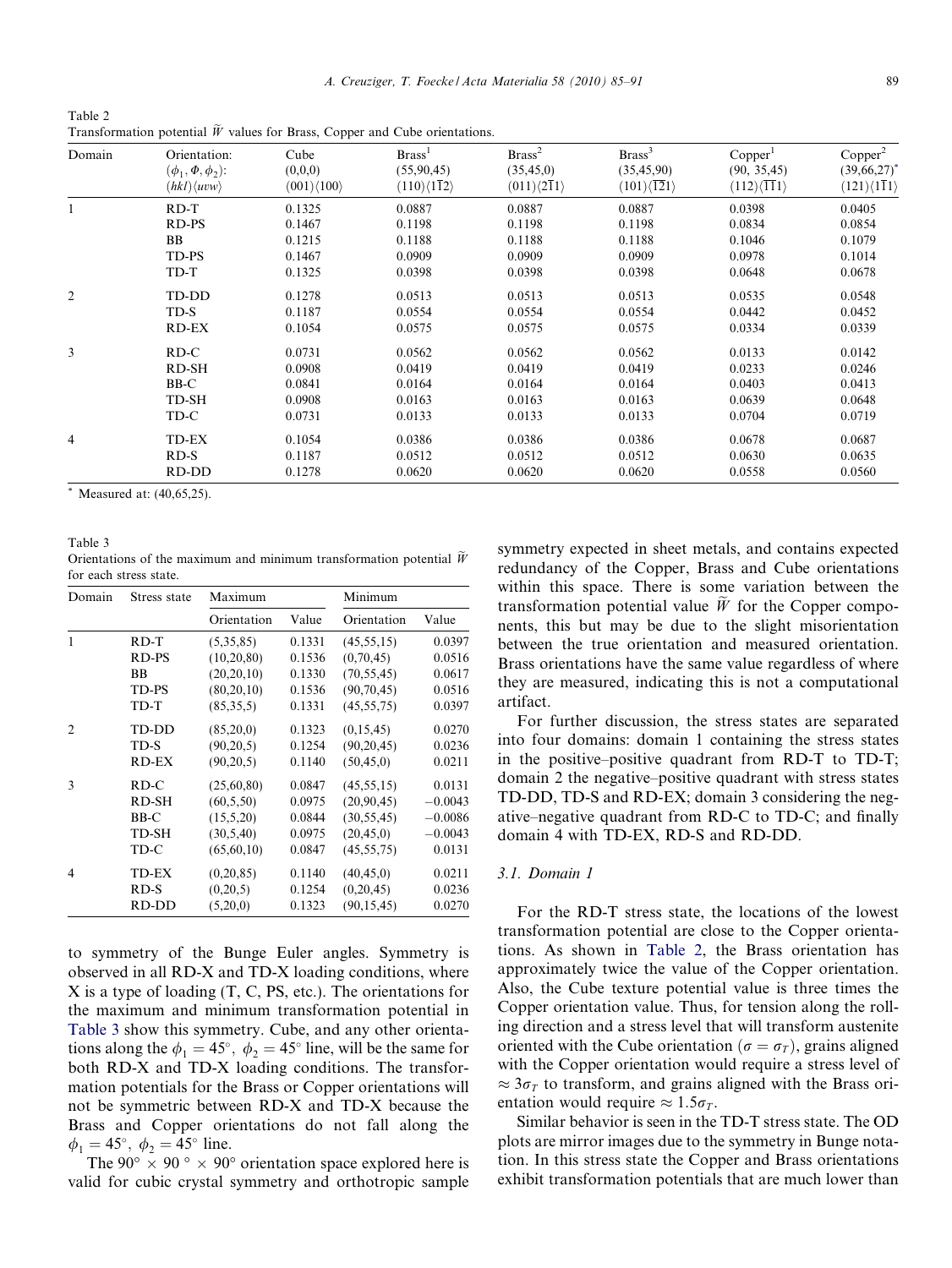the Cube orientation, and are comparable to the values of the Copper orientation in the RD-T stress state. In this case the minimum in the TD-T stress state is near the transformation potential values of the Brass orientation, which has a lower transformation potential than Copper. While the RD-T stress state had a relatively high value for the transformation potential in the Brass orientation, neither the transformation potentials for Brass nor Copper orientations are high in the TD-T stress state. Transformation in the Brass orientations would require larger stresses in the TD-T stress state than in the RD-T stress state, but lower stresses in the Copper orientation than the RD-T stress state.

The general orientation behavior in the RD-PS and TD-PS stress states are quite similar to the RD-T and TD-T stress states, respectively. The transformation potential has a larger magnitude overall, and the locations of the minima have been shifted and stretched along the  $\phi_1$  axis. In the Copper orientations the transformation potential values in RD-PS are double the transformation potential values in the RD-T stress state. In the TD-PS stress state the Brass orientation is nearly doubled compared to TD-T stress state. The plane-strain tests have the highest maximum transformation potential value for any of the stress states investigated, as seen in [Table 3,](#page-4-0) with the value for cube orientation (shown in [Table 2\)](#page-4-0) very close to this maximum value (shown in [Table 3\)](#page-4-0).

The transformation potential in the BB stress state is quite different from either the RD-T and TD-T. The minimum potential occurs along a strip near  $\Phi = 55^{\circ}$ , which is referred to as the  $\gamma$ -fiber with the {111} plane parallel to the sample normal direction. For the RD-T, TD-T and BB stress states, the maximum transformation potentials are nearly identical, but the value for Cube orientation in this stress state is less than those in the RD-T and TD-T stress states. The values are similar to the Cube orientation because the Brass and Copper orientations do not lie on the  $\gamma$ -fiber. The value for transformation potential in the Brass orientation is less than that seen in the RD-PS case, but the value for Copper orientation is higher than any other stress state investigated.

For all stress states investigated, the cube orientation has the highest transformation potential in either PS stress state. Similarly, the highest overall transformation potential for the Brass orientation occurs in the RD-PS case, and for grains aligned with the Copper orientation the highest transformation potential value overall is in the BB stress state. In domain 1, the lowest value for the Cube orientation occurs in the BB stress state; for Brass, the TD-T stress state; and for Copper the RD-T stress state. The transformation potential for the Copper orientations are higher than Brass only for the TD-PS and TD-T stress states.

# 3.2. Domain 2

All of the stress states discussed thus far have been in the positive–positive quadrant of stress space, where most forming operations typically occur. Domain 2 contains deep drawing (TD-DD), pure shear (TD-S) and extrusion (RD-EX) stress states, which also can be encountered in production. For each of these stress states the transformation potential for each component has similar values and shape. The shape is similar to the TD-T stress state with some stretching along the  $\Phi$  axis. The Cube orientation value is twice as large as that of the Brass or Copper orientations. As the stress state changes from TD-DD to TD-S to RD-EX the value of the transformation potential for Cube and Copper orientations decreases while the transformation potential for Brass orientation increases slightly.

#### 3.3. Domain 3

Domain 3, which deals with the negative–negative quadrant, is quite different than the preceding domains. Following the stress-space arc in domains 1 and 2 from RD-T to RD-EX there is a clear progression in the trends of the transformation potential. This changes in the RD-C case, which does not continue the shape of RD-EX, but rather resets to be similar to the RD-T stress state. There is a correlation between the orientation distribution shape between the domain 1 and domain 3 stress states. The values for the transformation potential are much lower in this domain than others, but are generally still positive, indicating transformation will occur in compression.

Much like domain 1, the RD-C and TD-C stress states have the same values for the Cube orientation. For RD-C stress state the Brass orientation is of a similar magnitude to the Cube orientation, and the Copper orientation is much lower. For TD-C stress state the behavior is reversed, the Copper orientation is of similar magnitude to the Cube orientation and the Brass orientation is much lower, as seen in their tensile counterparts. For these two stress states the minimum value is still positive, indicating that transformation is possible for any orientation at high enough stress.

This is not the case for the RD-SH, BB-C and TD-SH stress states, where there are some orientations where the transformation potential for that orientation is a negative value. That implies that in these orientations transformation will never occur, regardless of the applied stress. For the BB-C stress state the transformation potential for Brass orientations is approximately one-sixth of the Cube values and for Copper orientations a third of the cube values. The BB-C stress state also has the lowest maximum and minimum values of any of the investigated stress states. The RD-SH and TD-SH stress states have the same values for the cube orientation, but the Brass and Copper orientations are quite different. In the RD-SH stress state, the transformation potential for Copper orientations are half that of Brass, in the TD-SH the Brass orientation is a quarter of the Copper orientation value.

# 3.4. Domain 4

The transformation potentials for stress states TD-EX, RD-S and RD-DD in domain 4 are similar to the stress states